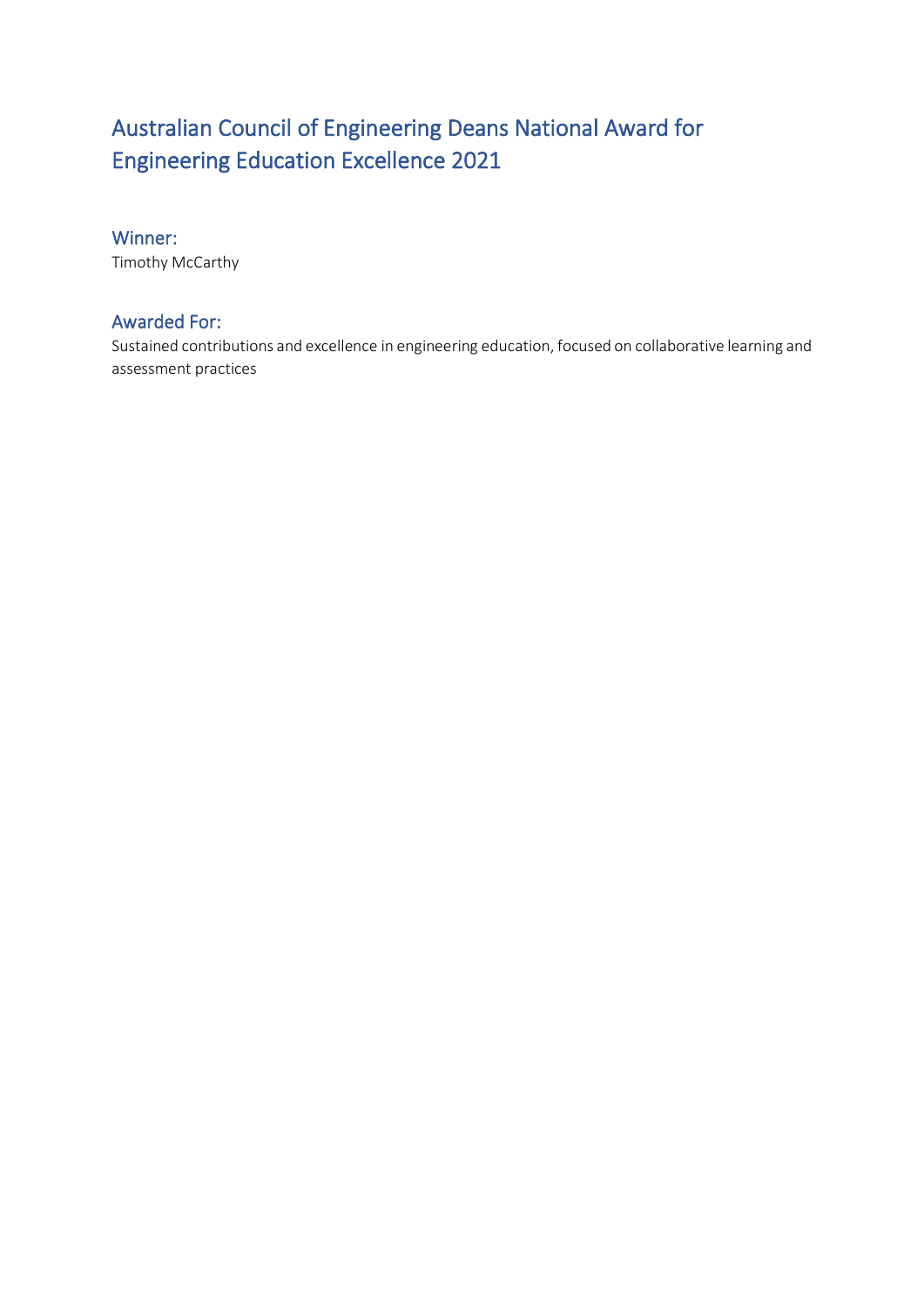# **ACED Award 2021 Nomination statement: Introduction and context**

Experiential learning is the process where students gain knowledge and develop a range of skills from first-hand experiences which do not occur in a normal classroom setting. According to Kolb (1984), experiential learning is "*The process whereby knowledge is created through the transformation of experience. Knowledge results from the combination of grasping and transforming experience."* Delivering authentic experiential learning is a challenging task.

 The Solar Decathlon is the world's largest sustainable architecture contest. It challenges student teams to design and build highly efficient and innovative buildings powered by renewable energy. Coordinated by the U.S. Department of Energy, it provides a platform to create learning experiences that go beyond the skills associated with engineering and architecture. Figure 1 shows the 10 contests of the Solar Decathlon. The variety is perfect for fostering multidisciplinary learning. The team is scored on their communications strategy, branding and publicity, innovation as wells as engineering and architecture.



*Figure 1 The Solar Decathlon contests - Adapted from Solar Decathlon Middle East (2018)*



*adapted by Nero, McCarthy et al (2019) Figure 3 Day 11 of construction in Dubai Nov 2018*



*Figure 2 Kolb's experiential learning cycle -*

According to Ortegon (2016), the Solar Decathlon contributes to student outcomes in effective multi-disciplinary teamwork, ethical responsibility, and organisational skills. With reference to Strobel et al's (2012) multi-factor model for authentic problems, I adapted Kolb's experiential learning cycle to guide my running of UOW's Solar Decathlon campaign as shown in Figure 2

 Team UOW won overall Gold at the Solar Decathlon China 2013 contest and Silver in the 2018 Solar Decathlon Middle East (SDME2018) in Dubai in 2018. Under my guidance, the students designed, built and shipped their net-zero energy home from Australia to the competition sites. The students assembled their houses in just two weeks and operated them in competition with top universities from around the globe. Our students and staff had a unique and transformative learning experience.

# **Leadership that has influenced and enhanced learning & teaching and the student experience.**

This nomination will focus on the challenges in the development and running of UOW's SDME2018 campaign but will reflect on the learnings from 36 years' in engineering education and, especially, learnings from the 2013 SD China contest which were incorporated in the 2016-2018 campaign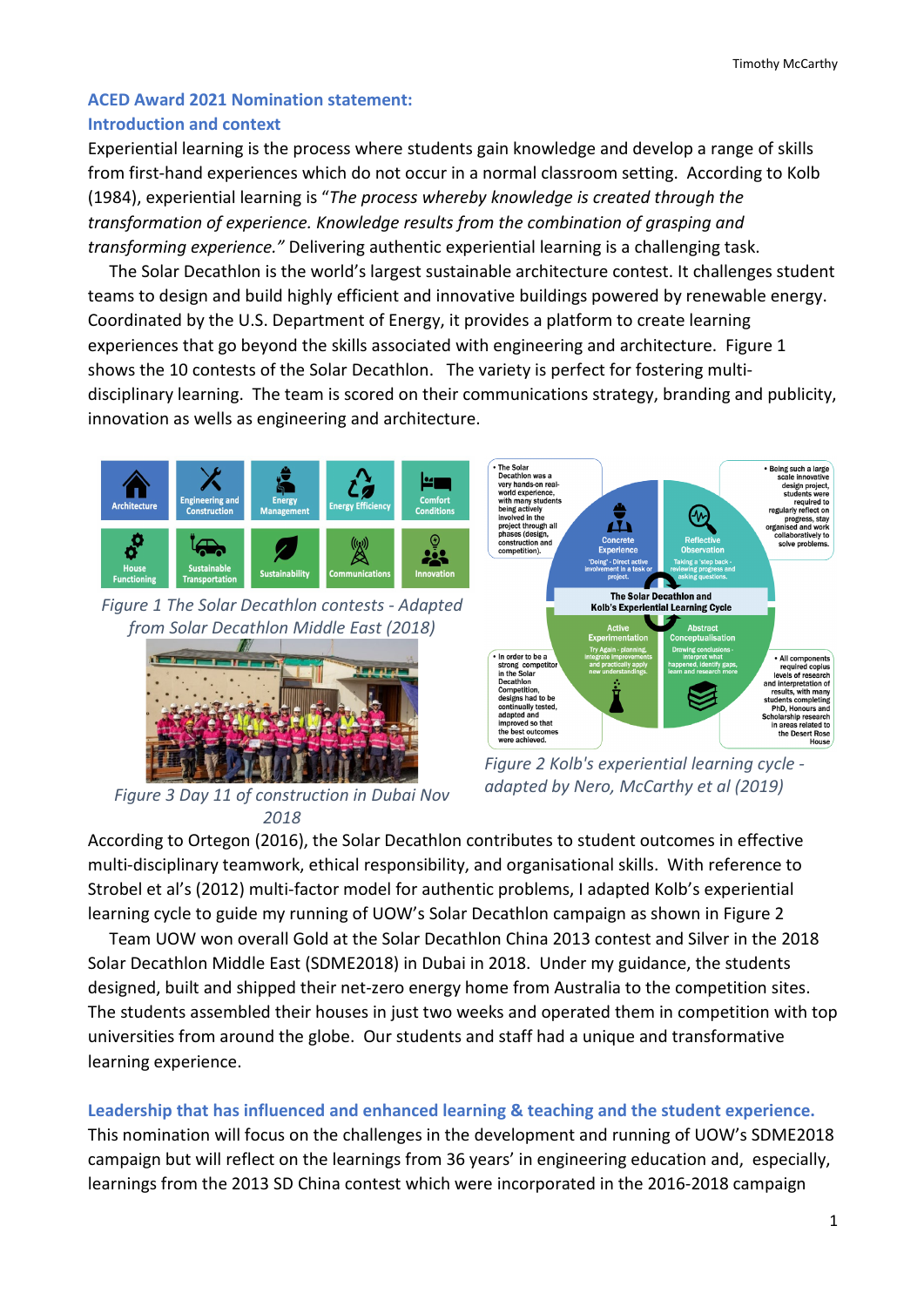and beyond.

 Ten years ago, I led the construction activities in the 2011-2013 campaign and was Deputy Academic Leader. For SDME2018, I was the overall Academic Leader of Team UOW. This involved leading students and teachers from Wollongong, UOW in Dubai and TAFE NSW.

 Each Solar Decathlon campaign lasts for over three years. The initial phase for SDME2018 was for me to co-develop with students a successful application including business plan and concept design. Of the 44 entries to SDME2018, 22 were selected for the finale, including Team UOW. Ultimately, 15 university teams successfully completed their houses on the site in Dubai, UAE in November 2018 (Figures 3, 5). The total budget was in excess of \$2 million.

 I assembled our student team to design and build the house, raise funds, and organised the relocation of 51 students and staff to Dubai to compete in the Decathlon.



*Figure 4 Desert Rose Branded T-Shirt*

*Figure 5 Team UOW Second Place overall Nov 2018*

#### **Influencing cross faculty and cross institutional learning**

The 2011-2013 campaign highlighted the challenge of embedding this mega-project in the curriculum and maximising the learning and research opportunities. For SDME2018, I started early and energised my colleagues across the Faculty of Engineering and Information Sciences to set a range of Honours thesis topics to align with the design imperative of what became known as Desert Rose House. Colleagues from Creative Arts set a term project for their second year course to develop a logo and branding (Figure 4). The winning design was selected by the students.

 Following the successful collaboration at the 2013 contest, Team UOW once again incorporated students and staff from TAFE NSW from the outset. I initiated a recruitment drive at TAFE to find painters, decorators, plumbers, electricians, carpenters, riggers and a chef! I worked with TAFE teachers to integrate their learning modules with the needs of Desert Rose House. Team UOW students did White Card Site Safety training at TAFE. Key team members were trained to work at heights and 15 became qualified first aiders.

#### **Challenging the overall academic, social and cultural experience of higher education**

My experience at Solar Decathlon China 2013 highlighted gaps in the engineering curriculum. At that time we were still teaching 2D CAD, while the contest required the latest 3D software. I established a new subject, CIVL201 Computer Modelling in Civil Engineering in 2016. It introduces 3D Building Information Modelling (BIM). It is popular with students who appreciate its relevance and it provided the BIM skills for SDME2018.

*Table 1 Student comments in 2019 CIV201 Subject evaluation*

*"subject content relevant to industry"*

*"More modelling subjects [like this] are needed – these softwares (sic) are important in the real world"*

*"The skills learnt have significantly increased the chance of me (sic) getting work experience"*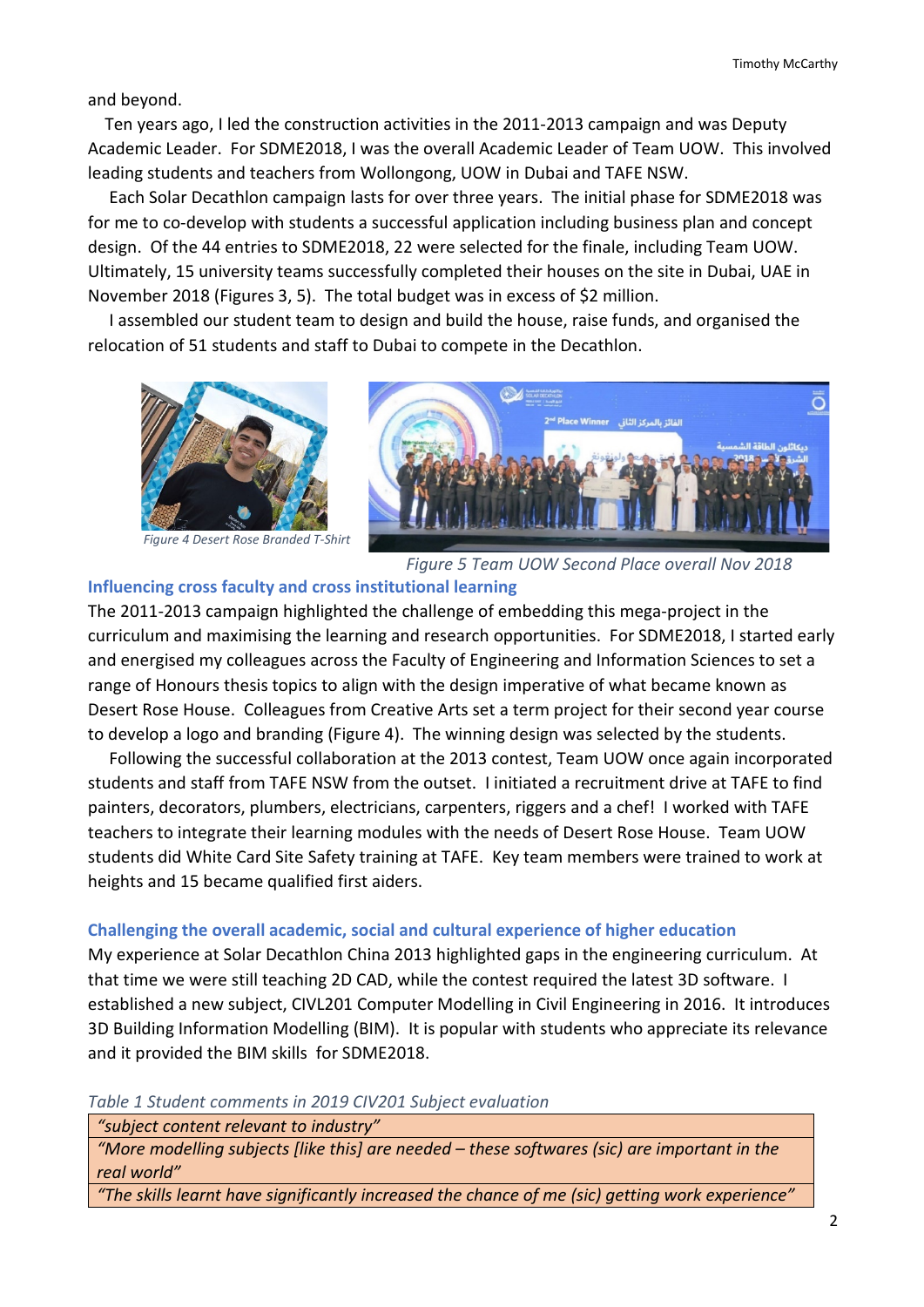Ensuring that students received credit in whichever degree they were enrolled was a challenge for the Solar Decathlon China contest in 2013. For SDME2018 I made a concerted effort to recruit colleagues to adopt the contest in their curricula. Table 2 lists the main UOW subjects, across all 4 faculties, that incorporated SDME2018 as a theme or assessment item. The Solar Decathlon was recognised by UOW as an approved co-curricular activity. Student leaders acted as managers for Business Interns undertaking COM391. This was an opportunity for our leaders to supervise a 12 week part-time placement and a chance to recruit volunteers for Team UOW.

*"The solar decathlon inspired me to try new things and gave me an opportunity to expand my education beyond my degree…I moved from business…to work health and safety where I…employ what I learnt through the solar decathlon in my current role in managing WHS in construction." Brittany Ryan B.Comm student*

*"Somehow Tim managed to not only motivate and inspire our entire team but also connect with all of us at an individual level and work with us to discover our own potential as engineers creating change in this world". Meg Cummins B Eng Civil and Environmental (Hons) now Water Engineer at AURECON.* 

Sample quotes from Team UOW members.

| <b>HAS348 Social Innovation and Entrepreneurship</b> | <b>ENGG940 Advanced Project (Masters)</b>          |
|------------------------------------------------------|----------------------------------------------------|
| <b>ENGG255 Professional Options</b>                  | <b>COMM391 Professional Experience in Business</b> |
| <b>ENGG371 Dean's Scholar Project</b>                | <b>CAGD203 Graphic Design Studio</b>               |
| <b>ENGG452/ENGG453 Engineering Honours Thesis</b>    | CAGD390 Graphic Design Major Project               |
| <b>ENGG456 Engineering Project</b>                   | UOWX - Co-curricular awards.                       |

*Table 2 Subjects with Solar Decathlon Content.*

## **A House for Life – Innovative learning and teaching in different contexts**

To add greater purpose, principles of dementia friendly design formed a theme for Desert Rose House. In consultation with UOW's Dementia Training Australia Group our students ran co-design workshops with people living with dementia. This inspired a colleague in the School of Health and Society to develop a subject (HAS348) linking engineering students with social scientists to codesign solutions for societal problems.

*"Tim's leadership has influenced my skills in the development of this interdisciplinary subject while his interpersonal skills inspire me to develop an ethics of care and compassion approach to student success and wellbeing." K Kariippanon Subject coordinator HAS348 Social Innovation and Entrepreneurship*

 By incorporating a wicked health topic in the design we formed a strong bond between engineers, nurses and social scientists. Engineers needed to provide solutions that encouraged wellbeing rather than just seeking a technological answer. The Architecture Jury at SDME2018 gave Team UOW a special commendation for this inclusive co-design process and awarded maximum marks for Innovation in Architectural Design.

#### **Monitoring and evaluating student learning**

Over the whole campaign approximately 250 students became involved for a significant time. At any one time, there were 50-60 students from every faculty in the university and every school at TAFE immersed in the project – undertaking subjects and/or volunteering significant hours. 41 students and 10 staff formed the Finals team, spending up to 7 weeks in the UAE from Oct– Dec 2018.

 The Dubai build was a success and the team experienced the highs and lows of elite competition. Overall, Team UOW and Desert Rose won 2 Gold medals (Innovation and Comfort Conditions), 3 Silvers and 2 Bronze and came Second overall. The Team also won a Gold medal for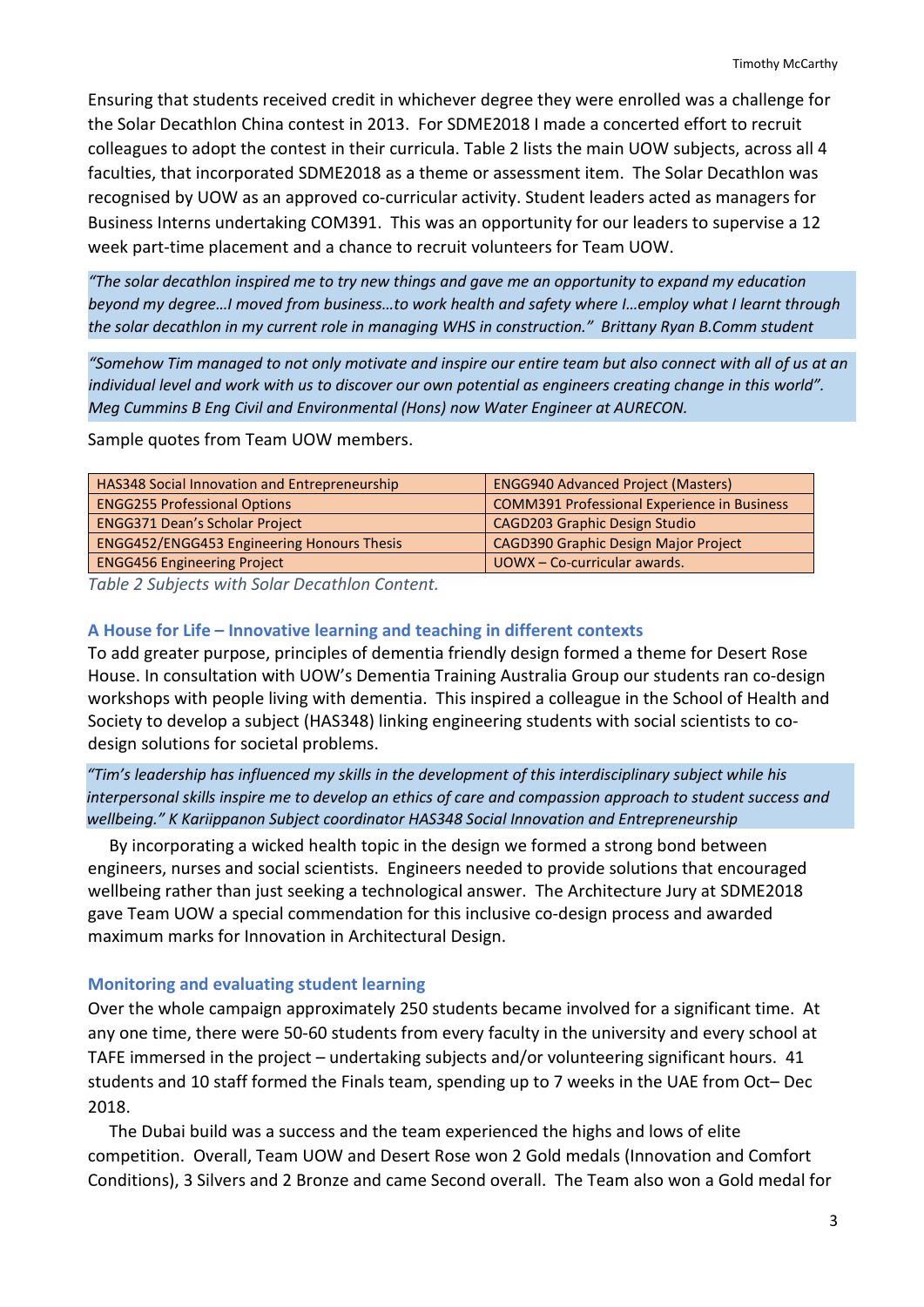Interior Design and the Creative Solutions prize.

 We conducted an evaluation of the student learning outcomes and personal development achievements of the participants. Of the 75 student blogs, which had been posted as part of the competition, over 77% were analysed in NVIVO to be moderately to very positive about their experience. Some quotes are:

*"I had such a fantastic experience that I wanted to do it all over again!" "My teammates are incredibly hard-working and all did their part to make sure the day was a success."*

The students were surveyed with 25 questions. The responses in Table 3 show very positive outcomes, ones that are difficult to achieve through traditional engineering curricula.

| Table 5 Sample Staatheresponses to gatstromant fuadpital from Nero et al 2019). |                    |  |
|---------------------------------------------------------------------------------|--------------------|--|
| Statement (1=strongly disagree, 7 = strongly agree)                             | <b>Option Mean</b> |  |
| The competition encouraged me to step out of my comfort zone.                   | 6.5                |  |
| The Solar Decathlon enabled me to think creatively.                             | 6.3                |  |
| I feel that I have become more confident                                        | 6.0                |  |
| This experience has shown me the value of working in multidisciplinary teams    | 6.5                |  |
| This experience has shown me the value of working in a diverse team             | 6.4                |  |

#### *Table 3 Sample Student responses to questionnaire (adapted from Nero et al 2019)*

## **External recognition by the Engineering Profession and Educational Organisations**

Team UOW won cash prizes totalling AU\$325,000. Many Team UOW students have won individual UOW and external awards based on their contributions to the Desert Rose House (See Table 4). The overall project and the building design have been recognised with state, national and international awards. I gave the keynote presentation at CSEE18 in Hungary, host of Solar Decathlon Europe 2019 (McCarthy et al 2018). The Green Globe award is the NSW Government's top award for excellence in sustainability. This, the Australian Engineering Excellence award and the AIB award are in competition with major commercial projects and have national influence on the engineering profession. The significance in the educational sphere is evidenced by the Australasian Green Gown Award for student engagement and my 2014 AAEE award.

| Robert Hope Memorial Prize 2020          | Vice Chancellor's Award for      | Australian Institute of             |
|------------------------------------------|----------------------------------|-------------------------------------|
| UOW's top award for a graduate.          | Workplace Health and Safety 2020 | Refrigeration, Air Conditioning and |
| <b>Meg Cummins BEng</b>                  | <b>Clayton McDowell</b>          | Heating 2019 Top Student Award -    |
|                                          |                                  | <b>Brendan Banfield</b>             |
| Australian Institute of Building -       | Australasian Green Gown Award    | Robert Hope Memorial Prize 2018     |
| <b>Building Professional of the Year</b> | for Student Excellence           | UOW's top award for a graduate.     |
| 2019 Clayton McDowell                    | <b>Clayton McDowell</b>          | Dan Simpson                         |
| Australian Institute of                  | Green Gown Australasian Award    | Green Gown International Highly     |
| Refrigeration, Air Conditioning and      | for Student Engagement 2019      | Commended 2020 for Student          |
| Heating 2019 Award for Excellence        |                                  | Engagement                          |
| in HVAC Research                         |                                  |                                     |
| Australian Engineering Excellence        | Green Globe Built Environment    | Green Globe Regional                |
| Award 2020, Sydney                       | Award 2019 - NSW State           | Sustainability Award 2019 - NSW     |
|                                          | Government                       | <b>State Government</b>             |
| Australian Institute of Building         | SafeWork NSW 2019 Awards -       | 2014 AAEE Award for Student         |
| NSW and National Award 2019              | Highly Commended                 | Engagement, Prof Tim McCarthy       |
| Residential Construction < \$1m          |                                  | for SD China Project                |

*Table 4 External Individual and Team awards (Shaded = student individual awards)*